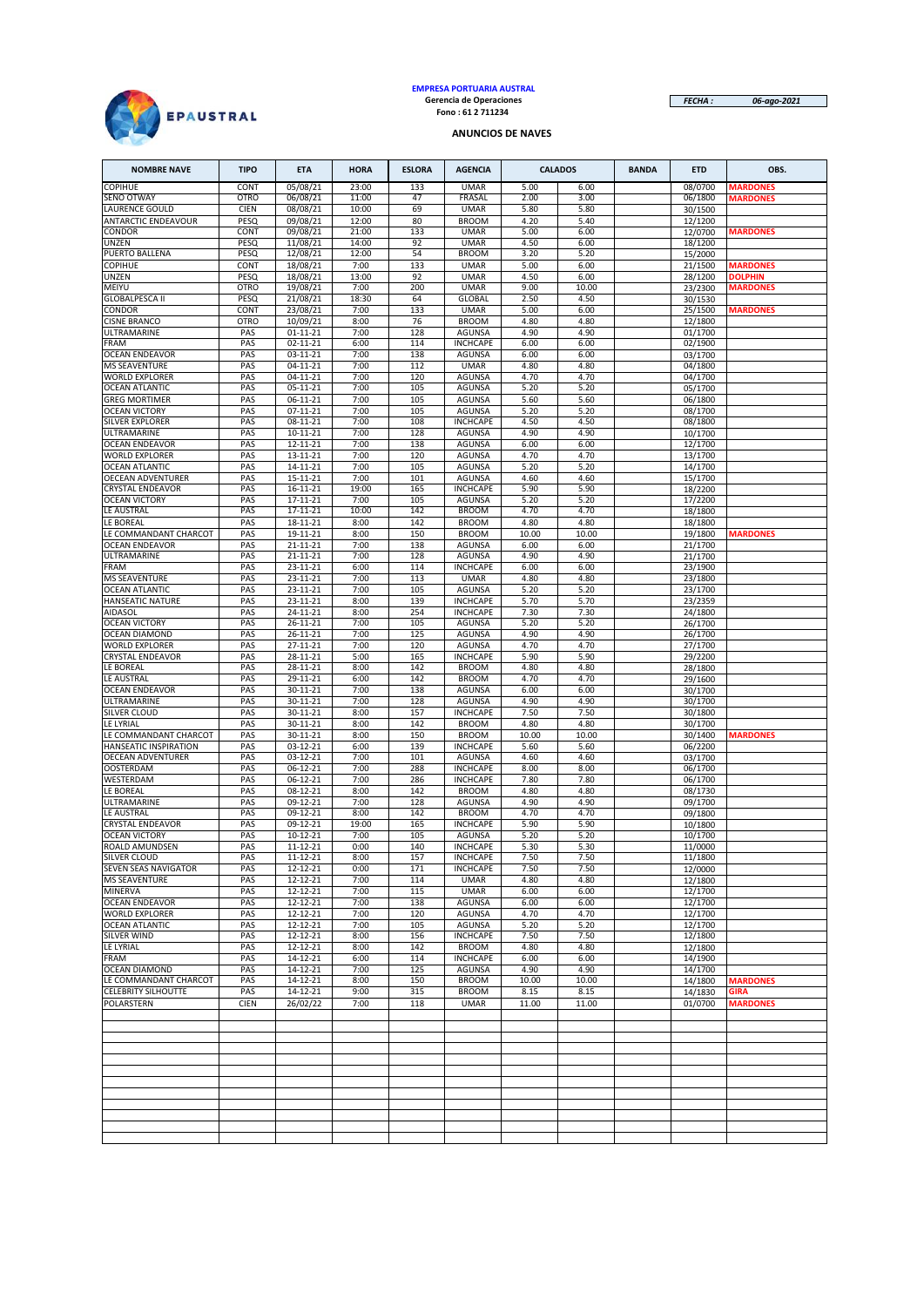

*FECHA : 06-ago-2021*  $\overline{\phantom{a}}$ 

### **ASIGNACIÓN DE SITIOS**

|                             |                           | <b>MUELLE ARTURO PRAT</b>    |                                |                                 | <b>MUELLE J. SANTOS MARDONES</b> |                                       |                |  |  |  |
|-----------------------------|---------------------------|------------------------------|--------------------------------|---------------------------------|----------------------------------|---------------------------------------|----------------|--|--|--|
| <b>DIA</b>                  | sitio 1 NORTE             | sitio 2 NORTE                | sitio 1 SUR                    | sitio 2 SUR                     | sitio EXTERIOR                   | sitio LATERAL                         | sitio INTERIOR |  |  |  |
| vie                         | UNZEN<br>2/5              | <b>CISNE BLANCO</b><br>11/16 |                                | LAURENCE GOULD<br>9/15          | 23:00<br>COPIHUE<br>9/18         | 11:00<br>SENO OTWAY<br>18/22<br>18:00 |                |  |  |  |
| 06-ago                      | <b>UNIONSUR</b><br>$5/11$ |                              | NATHANIEL PALMER<br>5/9        |                                 |                                  |                                       |                |  |  |  |
| sab                         | UNZEN<br>2/5              | <b>CISNE BLANCO</b><br>11/16 |                                | LAURENCE GOULD<br>9/15          | COPIHUE<br>9/18                  |                                       |                |  |  |  |
| 07-ago                      | <b>UNIONSUR</b><br>$5/11$ |                              | NATHANIEL PALMER<br>5/9        |                                 |                                  |                                       |                |  |  |  |
|                             |                           |                              |                                |                                 |                                  |                                       |                |  |  |  |
|                             | UNZEN<br>2/5              | <b>CISNE BLANCO</b><br>11/16 | 10:15<br>LAURENCE GOULD<br>3/5 | LAURENCE GOULD<br>9/15<br>10:00 | COPIHUE<br>9/18                  |                                       |                |  |  |  |
| dom<br>08-ago               | <b>UNIONSUR</b><br>$5/11$ |                              | NATHANIEL PALMER<br>5/9        |                                 |                                  |                                       |                |  |  |  |
|                             |                           |                              |                                | 12:00                           |                                  |                                       |                |  |  |  |
|                             | UNZEN<br>2/5              | <b>CISNE BLANCO</b><br>11/16 | LAURENCE GOULD<br>3/5          | ANT. ENDEAVOUR<br>9/16          | COPIHUE<br>9/18                  |                                       |                |  |  |  |
| lun<br>09-ago               | <b>UNIONSUR</b><br>$5/11$ |                              | NATHANIEL PALMER<br>5/9        |                                 |                                  |                                       |                |  |  |  |
|                             |                           |                              |                                |                                 |                                  |                                       |                |  |  |  |
| Anuncio de Zarpes           |                           |                              |                                |                                 |                                  |                                       |                |  |  |  |
| <b>UNIONSUR</b>             |                           | <b>Nave</b>                  |                                | Día / hora<br>11/1200           |                                  | <b>Nave</b>                           | Día / hora     |  |  |  |
| UNZEN                       |                           |                              |                                | 11/1300                         |                                  |                                       |                |  |  |  |
| CISNE BLANCO<br>N.B. PALMER |                           |                              |                                | 23/1800<br>30/09/1200           |                                  |                                       |                |  |  |  |
| <b>LAURENCE GOULD</b>       |                           |                              |                                | 30/09/1700                      |                                  |                                       |                |  |  |  |
|                             |                           |                              |                                |                                 |                                  |                                       |                |  |  |  |
|                             |                           |                              |                                |                                 |                                  |                                       |                |  |  |  |
|                             |                           |                              |                                |                                 |                                  |                                       |                |  |  |  |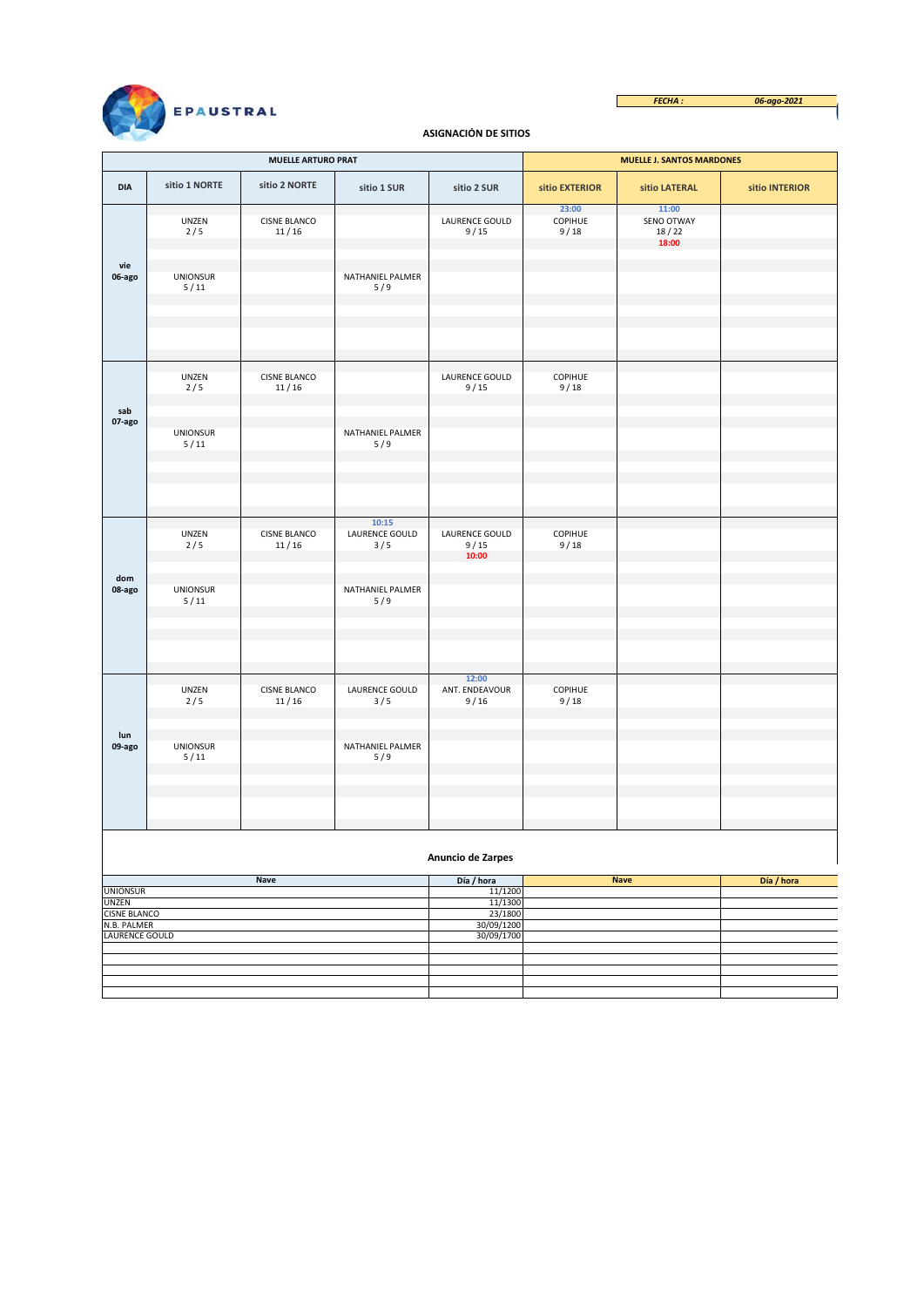

#### *FECHA : 06-ago-2021*

## **PROGRAMACIÓN DE FAENAS**

| Agencia     | Nave            | Teminal | <b>Emp-Muellaje</b> | Fecha de inicio | <b>Fecha de Termino</b> | Tipo de Operación | <b>Turnos</b> | <b>Toneladas</b> |
|-------------|-----------------|---------|---------------------|-----------------|-------------------------|-------------------|---------------|------------------|
|             |                 |         |                     |                 |                         |                   |               |                  |
| <b>UMAR</b> | <b>UNIONSUR</b> | PRAT    |                     | 06/08/2021 8:00 | 06/08/2021 18:00        | DESC CONGELADO    |               |                  |
|             | <b>UNIONSUR</b> | PRAT    |                     | 07/08/2021 8:00 | 07/08/2021 23:00        | DESC CONGELADO    |               |                  |
|             | <b>UNIONSUR</b> | PRAT    |                     | 08/08/2021 8:00 | 08/08/2021 23:00        | DESC CONGELADO    |               |                  |
|             |                 |         |                     |                 |                         |                   |               |                  |
|             |                 |         |                     |                 |                         |                   |               |                  |
|             |                 |         |                     |                 |                         |                   |               |                  |
|             |                 |         |                     |                 |                         |                   |               |                  |
|             |                 |         |                     |                 |                         |                   |               |                  |
|             |                 |         |                     |                 |                         |                   |               |                  |
|             |                 |         |                     |                 |                         |                   |               |                  |
|             |                 |         |                     |                 |                         |                   |               |                  |
|             |                 |         |                     |                 |                         |                   |               |                  |
|             |                 |         |                     |                 |                         |                   |               |                  |
|             |                 |         |                     |                 |                         |                   |               |                  |
|             |                 |         |                     |                 |                         |                   |               |                  |
|             |                 |         |                     |                 |                         |                   |               |                  |
|             |                 |         |                     |                 |                         |                   |               |                  |
|             |                 |         |                     |                 |                         |                   |               |                  |
|             |                 |         |                     |                 |                         |                   |               |                  |
|             |                 |         |                     |                 |                         |                   |               |                  |
|             |                 |         |                     |                 |                         |                   |               |                  |
|             |                 |         |                     |                 |                         |                   |               |                  |
|             |                 |         |                     |                 |                         |                   |               |                  |
|             |                 |         |                     |                 |                         |                   |               |                  |
|             |                 |         |                     |                 |                         |                   |               |                  |
|             |                 |         |                     |                 |                         |                   |               |                  |
|             |                 |         |                     |                 |                         |                   |               |                  |
|             |                 |         |                     |                 |                         |                   |               |                  |
|             |                 |         |                     |                 |                         |                   |               |                  |
|             |                 |         |                     |                 |                         |                   |               |                  |
|             |                 |         |                     |                 |                         |                   |               |                  |

**OBSERVACIONES:**

**ACUERDOS:**

#### **Asistentes a la Reunión de Planificación Naviera**

| <b>IAN TAYLOR:</b>                                                                                          |                                           |  |                                                                       | <b>BROOM:</b>     | <b>RAUL LEVILL</b>    |  |  |  |  |  |
|-------------------------------------------------------------------------------------------------------------|-------------------------------------------|--|-----------------------------------------------------------------------|-------------------|-----------------------|--|--|--|--|--|
| <b>AGUNSA:</b>                                                                                              | <b>ANDRES ITURBE</b>                      |  |                                                                       | <b>TERZONA:</b>   | <b>ROBERTO RIVERA</b> |  |  |  |  |  |
| <b>ULTRAMAR:</b>                                                                                            | PABLO SOLIS                               |  |                                                                       | <b>ATLANTISS:</b> |                       |  |  |  |  |  |
| <b>DELTA MARINE:</b>                                                                                        |                                           |  |                                                                       | <b>FRASAL:</b>    | <b>JORGE AGUILAR</b>  |  |  |  |  |  |
| <b>INCHCAPE S.S.:</b>                                                                                       |                                           |  |                                                                       | TABSA:            |                       |  |  |  |  |  |
| <b>GLOBALPESCA:</b>                                                                                         | NICOLAS RAMIREZ                           |  |                                                                       | <b>AGENTAL:</b>   |                       |  |  |  |  |  |
| <b>EPAUSTRAL:</b>                                                                                           | ARTURO GARAY - DAVID BORQUEZ              |  |                                                                       | AMSA:             |                       |  |  |  |  |  |
|                                                                                                             |                                           |  |                                                                       |                   |                       |  |  |  |  |  |
|                                                                                                             | Personal para la Atención de Nave y Carga |  |                                                                       |                   |                       |  |  |  |  |  |
| <b>TERMINAL PRAT:</b><br><b>MOVIL DE OPERACIONES:</b><br>MAIL: terminal prat@epaustral.cl<br>+56 9 99187760 |                                           |  |                                                                       |                   |                       |  |  |  |  |  |
| MAIL: tmardones@epaustral.cl<br><b>TERMINAL MARDONES:</b><br><b>MOVIL DE OPERACIONES:</b><br>+56999191371   |                                           |  |                                                                       |                   |                       |  |  |  |  |  |
|                                                                                                             |                                           |  |                                                                       |                   |                       |  |  |  |  |  |
|                                                                                                             |                                           |  | PARA PROGRAMAR FAENAS SE DEBEN INGRESAR A http//intranet.epaustral.cl |                   |                       |  |  |  |  |  |
|                                                                                                             |                                           |  |                                                                       |                   |                       |  |  |  |  |  |
|                                                                                                             |                                           |  |                                                                       |                   |                       |  |  |  |  |  |
|                                                                                                             |                                           |  |                                                                       |                   |                       |  |  |  |  |  |
|                                                                                                             |                                           |  |                                                                       |                   |                       |  |  |  |  |  |
|                                                                                                             |                                           |  |                                                                       |                   |                       |  |  |  |  |  |
|                                                                                                             |                                           |  |                                                                       |                   |                       |  |  |  |  |  |
|                                                                                                             |                                           |  |                                                                       |                   |                       |  |  |  |  |  |
|                                                                                                             |                                           |  |                                                                       |                   |                       |  |  |  |  |  |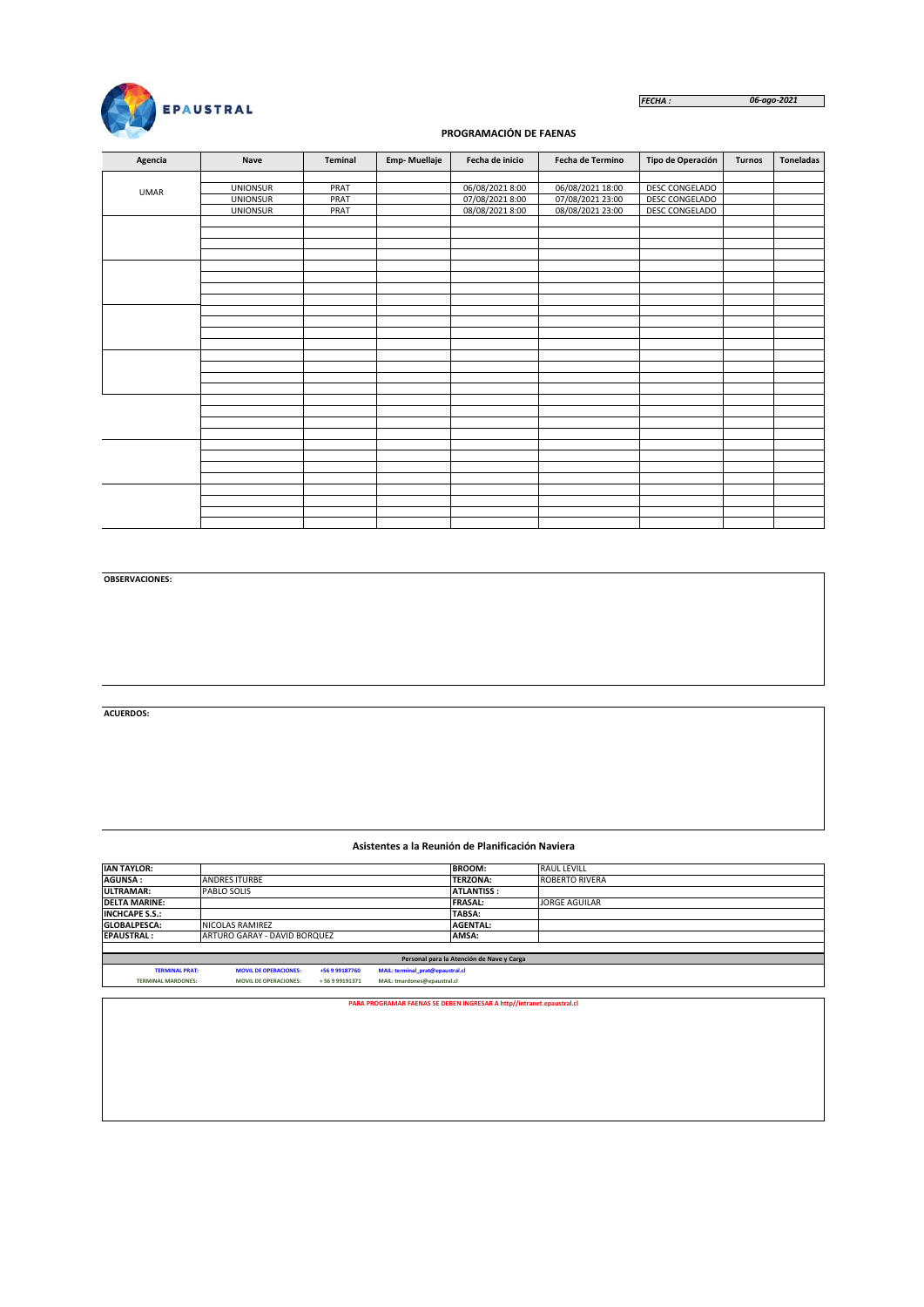

*FECHA : 06-ago-2021*

# **ANUNCIOS DE NAVES PASAJEROS TEMPORADA 2021 - 2022**

| <b>NOMBRE NAVE</b>                            | <b>TIPO</b> | <b>ETA</b>                 | <b>HORA</b>    | <b>ESLORA</b> | <b>AGENCIA</b>                     |              | <b>CALADOS</b> | <b>BANDA</b> | <b>ETD</b>         | OBS.            |
|-----------------------------------------------|-------------|----------------------------|----------------|---------------|------------------------------------|--------------|----------------|--------------|--------------------|-----------------|
| HANSEATIC NATURE                              | PAS         | 16-12-21                   | 6:00           | 139           | <b>INCHCAPE</b>                    | 6.00         | 6.00           |              | 16/2200            |                 |
| HANSEATIC SPIRIT<br>VIKING JUPITER            | PAS<br>PAS  | 16-12-21<br>16-12-21       | 7:00<br>8:00   | 138<br>229    | <b>INCHCAPE</b><br><b>AGUNSA</b>   | 5.00<br>6.60 | 5.00<br>6.60   |              | 16/1800<br>16/1700 |                 |
| <b>GREG MORTIMER</b>                          | PAS         | 17-12-21                   | 7:00           | 105           | <b>AGUNSA</b>                      | 5.60         | 5.60           |              | 17/1800            |                 |
| <b>OCEAN VICTORY</b>                          | PAS         | 19-12-21                   | 7:00           | 105           | <b>AGUNSA</b>                      | 5.20         | 5.20           |              | 19/1700            |                 |
| LE AUSTRAL                                    | PAS         | 19-12-21                   | 8:00           | 142           | <b>BROOM</b>                       | 4.70         | 4.70           |              | 19/1700            |                 |
| SEABOURN QUEST<br>WORLD EXPLORER              | PAS<br>PAS  | 20-12-21<br>20-12-21       | 5:00<br>7:00   | 198<br>120    | <b>INCHCAPE</b><br><b>AGUNSA</b>   | 6.50<br>4.70 | 6.50<br>4.70   |              | 20/2000<br>20/1700 |                 |
| CRYSTAL ENDEAVOR                              | PAS         | 20-12-21                   | 19:00          | 165           | <b>INCHCAPE</b>                    | 5.90         | 5.90           |              | 21/1800            |                 |
| HANSEATIC INSPIRATION                         | PAS         | 21-12-21                   | 6:00           | 139           | <b>INCHCAPE</b>                    | 6.00         | 6.00           |              | 21/2200            |                 |
| MINERVA                                       | PAS         | 21-12-21                   | 7:00           | 115           | <b>UMAR</b>                        | 6.00         | 6.00           |              | 21/1700            |                 |
| <b>OCEAN ENDEAVOR</b>                         | PAS         | 21-12-21                   | 7:00           | 138           | <b>AGUNSA</b>                      | 6.00         | 6.00           |              | 21/1700            |                 |
| <b>OCEAN ATLANTIC</b><br>SILVER CLOUD         | PAS<br>PAS  | 21-12-21<br>21-12-21       | 7:00<br>8:00   | 105<br>157    | AGUNSA<br><b>INCHCAPE</b>          | 5.20<br>7.50 | 5.20<br>7.50   |              | 21/1700<br>21/1800 |                 |
| LE BOREAL                                     | PAS         | 21-12-21                   | 8:00           | 142           | <b>BROOM</b>                       | 4.80         | 4.80           |              | 21/1800            |                 |
| <b>MS SEAVENTURE</b>                          | PAS         | 22-12-21                   | 7:00           | 115           | <b>UMAR</b>                        | 4.80         | 4.80           |              | 22/1800            |                 |
| SILVER WIND                                   | PAS         | 22-12-21                   | 8:00           | 156           | <b>INCHCAPE</b>                    | 7.50         | 7.50           |              | 22/1800            |                 |
| LE LYRIAL<br>SAPPHIRE PRINCESS                | PAS<br>PAS  | 22-12-21<br>23-12-21       | 8:00<br>0:00   | 142<br>290    | <b>BROOM</b><br><b>INCHCAPE</b>    | 4.80<br>8.50 | 4.80<br>8.50   |              | 22/1700<br>23/0000 |                 |
| ULTRAMARINE                                   | PAS         | 23-12-21                   | 7:00           | 128           | <b>AGUNSA</b>                      | 4.90         | 4.90           |              | 23/1700            |                 |
| CELEBRITY SILHOUTTE                           | PAS         | 24-12-21                   | 7:00           | 315           | <b>BROOM</b>                       | 8.15         | 8.15           |              | 24/1730            | <b>GIRA</b>     |
| ROALD AMUNDSEN                                | PAS         | 27-12-21                   | 0:00           | 140           | <b>INCHCAPE</b>                    | 5.30         | 5.30           |              | 27/0000            |                 |
| <b>OCEAN VICTORY</b><br><b>OCEAN DIAMOND</b>  | PAS<br>PAS  | 28-12-21<br>28-12-21       | 7:00<br>7:00   | 105<br>125    | AGUNSA<br><b>AGUNSA</b>            | 5.20<br>4.90 | 5.20<br>4.90   |              | 28/1700<br>28/1700 |                 |
| VIKING JUPITER                                | PAS         | 28-12-21                   | 8:00           | 229           | <b>AGUNSA</b>                      | 6.60         | 6.60           |              | 28/1700            |                 |
| LE COMMANDANT CHARCOT                         | PAS         | 28-12-21                   | 8:00           | 150           | <b>BROOM</b>                       | 10.00        | 10.00          |              | 28/1800            | <b>MARDONES</b> |
| <b>WORLD EXPLORER</b>                         | PAS         | 29-12-21                   | 7:00           | 120           | <b>AGUNSA</b>                      | 4.70         | 4.70           |              | 29/1700            |                 |
| <b>OOSTERDAM</b><br><b>VENTUS AUSTRALIS</b>   | PAS<br>PAS  | 30-12-21<br>30-12-21       | 7:00<br>10:00  | 288<br>89     | <b>INCHCAPE</b><br><b>TMTA</b>     | 8.00<br>3.50 | 8.00<br>3.50   |              | 30/1700            |                 |
| <b>CELEBRITY INFINITY</b>                     | PAS         | 30-12-21                   | 10:30          | 294           | <b>BROOM</b>                       | 9.00         | 9.00           |              | 30/2000<br>30/2000 | <b>GIRA</b>     |
| LE BOREAL                                     | PAS         | 31-12-21                   | 8:00           | 142           | <b>BROOM</b>                       | 4.80         | 4.80           |              | 31/1800            |                 |
| MS SEAVENTURE                                 | PAS         | 01-01-22                   | 7:00           | 115           | <b>UMAR</b>                        | 4.80         | 4.80           |              | 01/1800            |                 |
| CORAL PRINCESS                                | PAS         | 01-01-22                   | 8:00           | 294           | <b>INCHCAPE</b>                    | 8.00         | 8.00           |              | 01/2000            |                 |
| WESTERDAM<br><b>HAMBURG</b>                   | PAS<br>PAS  | $02 - 01 - 22$<br>03-01-22 | 7:00<br>8:00   | 286<br>145    | <b>INCHCAPE</b><br><b>INCHCAPE</b> | 7.80<br>5.15 | 7.80<br>5.15   |              | 02/1700<br>04/1800 |                 |
| HANSEATIC NATURE                              | PAS         | 04-01-22                   | 6:00           | 139           | <b>INCHCAPE</b>                    | 6.00         | 6.00           |              | 04/2200            |                 |
| FRAM                                          | PAS         | 04-01-22                   | 6:00           | 114           | <b>INCHCAPE</b>                    | 6.00         | 6.00           |              | 04/1900            |                 |
| LE AUSTRAL                                    | PAS         | 04-01-22                   | 8:00           | 142           | <b>BROOM</b>                       | 4.70         | 4.70           |              | 04/1800            |                 |
| <b>VENTUS AUSTRALIS</b><br>CRYSTAL ENDEAVOR   | PAS<br>PAS  | 04-01-22<br>04-01-22       | 10:00<br>19:00 | 89<br>165     | <b>TMTA</b><br><b>INCHCAPE</b>     | 3.50<br>5.90 | 3.50<br>5.90   |              | 04/2000            |                 |
| SILVER CLOUD                                  | PAS         | 05-01-22                   | 8:00           | 157           | <b>INCHCAPE</b>                    | 7.50         | 7.50           |              | 05/1800<br>05/1800 |                 |
| <b>OCEAN VICTORY</b>                          | PAS         | 06-01-22                   | 7:00           | 105           | AGUNSA                             | 5.20         | 5.20           |              | 06/1700            |                 |
| <b>OCEAN EXPLORER</b>                         | PAS         | 06-01-22                   | 7:00           | 105           | AGUNSA                             | 5.00         | 5.00           |              | 06/1800            |                 |
| LE LYRIAL                                     | PAS<br>PAS  | 06-01-22<br>07-01-22       | 8:00           | 142           | <b>BROOM</b><br><b>UMAR</b>        | 4.80         | 4.80           |              | 06/1700            |                 |
| MINERVA<br>HANSEATIC INSPIRATION              | PAS         | 08-01-22                   | 7:00<br>6:00   | 115<br>139    | <b>INCHCAPE</b>                    | 6.00<br>6.00 | 6.00<br>6.00   |              | 07/1700<br>08/2200 |                 |
| <b>CELEBRITY INFINITY</b>                     | PAS         | 08-01-22                   | 7:00           | 294           | <b>BROOM</b>                       | 9.00         | 9.00           |              | 08/1730            | <b>GIRA</b>     |
| <b>WORLD EXPLORER</b>                         | PAS         | 08-01-22                   | 7:00           | 120           | AGUNSA                             | 4.70         | 4.70           |              | 08/1700            |                 |
| LE COMMANDANT CHARCOT                         | PAS         | 08-01-22                   | 8:00           | 150           | <b>BROOM</b>                       | 10.00        | 10.00          |              | 08/1800            | <b>MARDONES</b> |
| <b>CORAL PRINCESS</b><br>OCEAN ENDEAVOR       | PAS<br>PAS  | 09-01-22<br>09-01-22       | 7:00<br>7:00   | 294<br>138    | <b>INCHCAPE</b><br><b>AGUNSA</b>   | 8.00<br>6.00 | 8.00<br>6.00   |              | 09/1900<br>09/1700 |                 |
| SILVER WIND                                   | PAS         | 09-01-22                   | 8:00           | 156           | <b>INCHCAPE</b>                    | 7.50         | 7.50           |              | 09/1800            |                 |
| <b>VENTUS AUSTRALIS</b>                       | PAS         | 09-01-22                   | 10:00          | 89            | <b>TMTA</b>                        | 3.50         | 3.50           |              | 09/2000            |                 |
| ULTRAMARINE                                   | PAS         | 10-01-22                   | 7:00           | 128           | <b>AGUNSA</b>                      | 4.90         | 4.90           |              | 10/1700            |                 |
| LE BOREAL<br>WESTERDAM                        | PAS<br>PAS  | 10-01-22<br>11-01-22       | 7:00<br>7:00   | 142<br>286    | <b>BROOM</b><br><b>INCHCAPE</b>    | 4.80<br>7.80 | 4.80<br>7.80   |              | 10/1800<br>11/1700 |                 |
| <b>OCEAN ATLANTIC</b>                         | PAS         | 11-01-22                   | 7:00           | 105           | <b>AGUNSA</b>                      | 5.20         | 5.20           |              | 11/1700            |                 |
| ROALD AMUNDSEN                                | PAS         | 12-01-22                   | 0:00           | 140           | <b>INCHCAPE</b>                    | 5.30         | 5.30           |              | 12/0000            |                 |
| <b>CELEBRITY SILHOUTTE</b>                    | PAS         | 12-01-22                   | 9:00           | 315           | <b>BROOM</b>                       | 8.15         | 8.15           |              | 12/1830            | <b>GIRA</b>     |
| <b>OECEAN ADVENTURER</b><br>LE AUSTRAL        | PAS<br>PAS  | 13-01-22<br>14-01-22       | 7:00<br>8:00   | 101<br>142    | <b>AGUNSA</b><br><b>BROOM</b>      | 4.60<br>4.70 | 4.60<br>4.70   |              | 13/1700<br>14/1700 |                 |
| <b>VENTUS AUSTRALIS</b>                       | PAS         | 14-01-22                   | 10:00          | 89            | <b>TMTA</b>                        | 3.50         | 3.50           |              | 14/2000            |                 |
| <b>OCEAN VICTORY</b>                          | PAS         | 15-01-22                   | 7:00           | 105           | <b>AGUNSA</b>                      | 5.20         | 5.20           |              | 15/1700            |                 |
| SILVER CLOUD                                  | PAS         | 15-01-22                   | 8:00           | 157           | <b>INCHCAPE</b>                    | 7.50         | 7.50           |              | 15/1800            |                 |
| <b>CRYSTAL ENDEAVOR</b><br>HANSEATIC NATURE   | PAS<br>PAS  | 15-01-22<br>16-01-22       | 19:00<br>6:00  | 165<br>139    | <b>INCHCAPE</b><br><b>INCHCAPE</b> | 5.90<br>6.00 | 5.90<br>6.00   |              | 16/1800<br>16/2200 |                 |
| <b>WORLD EXPLORER</b>                         | PAS         | 17-01-22                   | 7:00           | 120           | AGUNSA                             | 4.70         | 4.70           |              | 17/1700            |                 |
| <b>OCEAN ENDEAVOR</b>                         | PAS         | 18-01-22                   | 7:00           | 138           | AGUNSA                             | 6.00         | 6.00           |              | 18/1700            |                 |
| <b>OCEAN EXPLORER</b>                         | PAS         | 18-01-22                   | 7:00           | 105           | <b>AGUNSA</b>                      | 5.00         | 5.00           |              | 18/1800            |                 |
| <b>OCEAN DIAMOND</b><br><b>SCENIC ECLIPSE</b> | PAS<br>PAS  | 18-01-22<br>19-01-22       | 7:00<br>6:00   | 125<br>166    | AGUNSA<br><b>B&amp;M</b>           | 4.90<br>5.50 | 4.90<br>5.50   |              | 18/1700            |                 |
| <b>GREG MORTIMER</b>                          | PAS         | 19-01-22                   | 7:00           | 105           | AGUNSA                             | 5.60         | 5.60           |              | 19/1900<br>19/1800 |                 |
| <b>MS SEAVENTURE</b>                          | PAS         | 19-01-22                   | 7:00           | 116           | <b>UMAR</b>                        | 4.80         | 4.80           |              | 19/1800            |                 |
| MINERVA                                       | PAS         | 19-01-22                   | 7:00           | 115           | <b>UMAR</b>                        | 6.00         | 6.00           |              | 19/1700            |                 |
| VIKING JUPITER                                | PAS         | 19-01-22                   | 8:00           | 229           | AGUNSA                             | 6.60         | 6.60           |              | 19/1700            |                 |
| SILVER WIND<br><b>VENTUS AUSTRALIS</b>        | PAS<br>PAS  | 19-01-22<br>19-01-22       | 8:00<br>10:00  | 156<br>89     | <b>INCHCAPE</b><br><b>TMTA</b>     | 7.50<br>3.50 | 7.50<br>3.50   |              | 19/1800<br>19/2000 |                 |
| HANSEATIC INSPIRATION                         | PAS         | 20-01-22                   | 6:00           | 139           | <b>INCHCAPE</b>                    | 6.00         | 6.00           |              | 20/2200            |                 |
| <b>OCEAN ATLANTIC</b>                         | PAS         | 20-01-22                   | 7:00           | 105           | AGUNSA                             | 5.20         | 5.20           |              | 20/1700            |                 |
|                                               |             |                            |                |               |                                    |              |                |              |                    |                 |
|                                               |             |                            |                |               |                                    |              |                |              |                    |                 |
|                                               |             |                            |                |               |                                    |              |                |              |                    |                 |
|                                               |             |                            |                |               |                                    |              |                |              |                    |                 |
|                                               |             |                            |                |               |                                    |              |                |              |                    |                 |
|                                               |             |                            |                |               |                                    |              |                |              |                    |                 |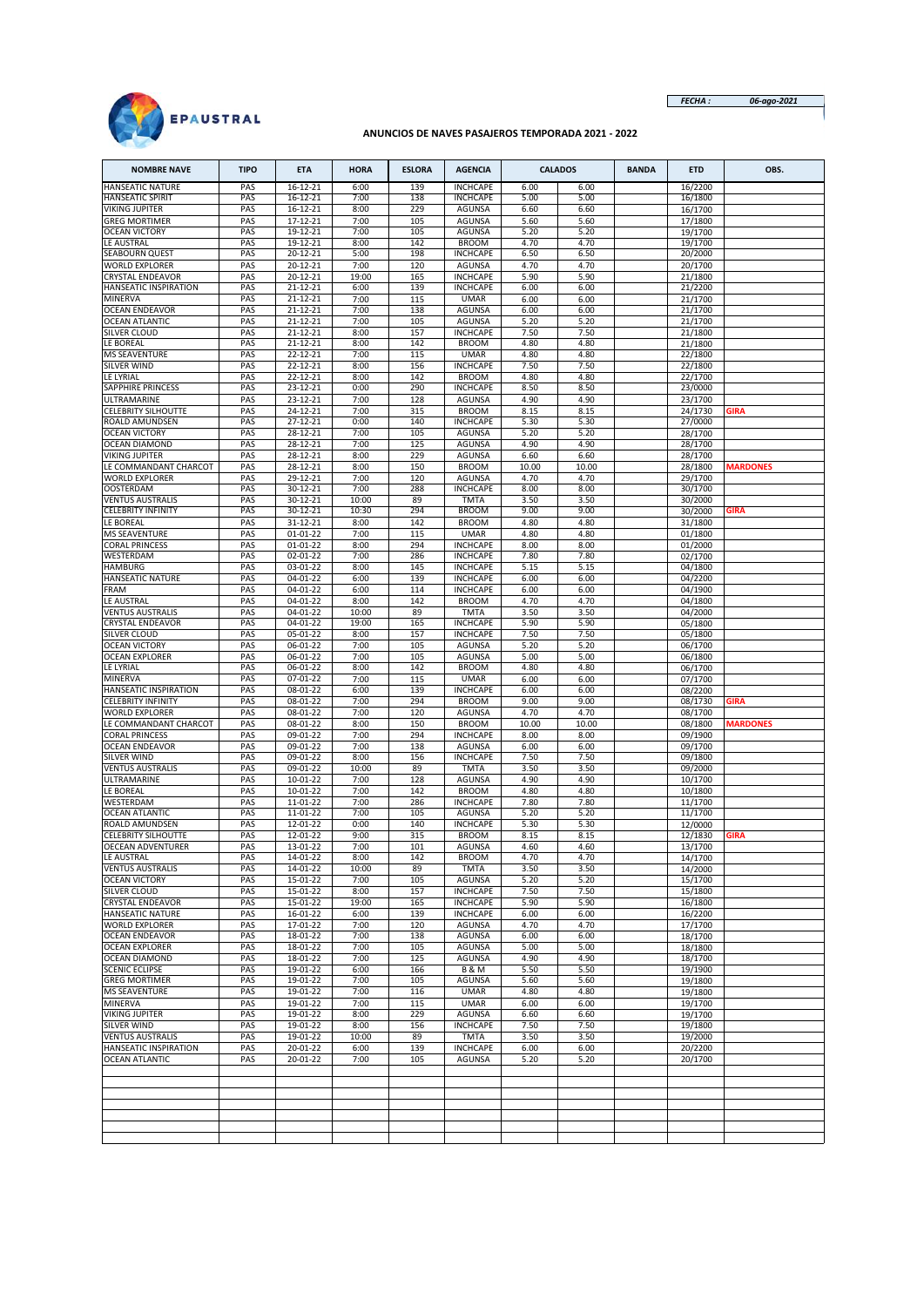

*FECHA : 06-ago-2021*

#### **ANUNCIOS DE NAVES PASAJEROS TEMPORADA 2021 - 2022**

| <b>NOMBRE NAVE</b>                               | <b>TIPO</b> | <b>ETA</b>           | <b>HORA</b>   | <b>ESLORA</b> | <b>AGENCIA</b>                     |               | <b>CALADOS</b> | <b>BANDA</b> | <b>ETD</b>         | OBS.            |
|--------------------------------------------------|-------------|----------------------|---------------|---------------|------------------------------------|---------------|----------------|--------------|--------------------|-----------------|
| LE BOREAL                                        | PAS         | 20-01-22             | 8:00          | 142           | <b>BROOM</b>                       | 4.80          | 4.80           |              | 20/1700            |                 |
| LE LYRIAL                                        | PAS         | 21-01-22             | 8:00          | 142           | <b>BROOM</b>                       | 4.80          | 4.80           |              | 21/1800            |                 |
| OECEAN ADVENTURER                                | PAS         | 22-01-22             | 7:00          | 101           | <b>AGUNSA</b>                      | 4.60          | 4.60           |              | 22/1700            |                 |
| ULTRAMARINE<br>LE COMMANDANT CHARCOT             | PAS<br>PAS  | 22-01-22<br>22-01-22 | 7:00          | 128<br>150    | <b>AGUNSA</b><br><b>BROOM</b>      | 4.90          | 4.90           |              | 22/1700            | <b>MARDONES</b> |
| LE AUSTRAL                                       | PAS         | 23-01-22             | 8:00<br>8:00  | 142           | <b>BROOM</b>                       | 10.00<br>4.70 | 10.00<br>4.70  |              | 22/1800<br>23/1700 |                 |
| SEVEN SEAS NAVIGATOR                             | PAS         | 24-01-22             | 0:00          | 171           | <b>INCHCAPE</b>                    | 7.50          | 7.50           |              | 24/0000            |                 |
| <b>OCEAN VICTORY</b>                             | PAS         | 24-01-22             | 7:00          | 105           | <b>AGUNSA</b>                      | 5.20          | 5.20           |              | 24/1700            |                 |
| <b>VENTUS AUSTRALIS</b>                          | PAS         | 24-01-22             | 10:00         | 89            | <b>TMGA</b>                        | 3.50          | 3.50           |              | 24/2000            |                 |
| FRAM                                             | PAS         | 25-01-22             | 6:00          | 114           | <b>INCHCAPE</b>                    | 6.00          | 6.00           |              | 25/1900            |                 |
| SILVER CLOUD                                     | PAS         | 25-01-22             | 8:00          | 157           | <b>INCHCAPE</b>                    | 7.50          | 7.50           |              | 25/1800            |                 |
| <b>WORLD EXPLORER</b><br><b>OCEAN DIAMOND</b>    | PAS<br>PAS  | 26-01-22<br>27-01-22 | 7:00<br>7:00  | 120<br>125    | <b>AGUNSA</b><br><b>AGUNSA</b>     | 4.70<br>4.90  | 4.70<br>4.90   |              | 26/1700<br>27/1800 |                 |
| ROALD AMUNDSEN                                   | PAS         | 28-01-22             | 0:00          | 140           | <b>INCHCAPE</b>                    | 5.30          | 5.30           |              | 28/0000            |                 |
| VOLENDAM                                         | PAS         | 29-01-22             | 7:00          | 237           | <b>INCHCAPE</b>                    | 8.10          | 8.10           |              | 29/1700            |                 |
| <b>MINERVA</b>                                   | PAS         | 29-01-22             | 7:00          | 115           | <b>UMAR</b>                        | 6.00          | 6.00           |              | 29/1700            |                 |
| <b>OCEAN ATLANTIC</b>                            | PAS         | 29-01-22             | 7:00          | 105           | <b>AGUNSA</b>                      | 5.20          | 5.20           |              | 29/1700            |                 |
| <b>SEABOURN QUEST</b><br>SILVER WIND             | PAS<br>PAS  | 29-01-22<br>29-01-22 | 8:00<br>8:00  | 197<br>156    | <b>INCHCAPE</b><br><b>INCHCAPE</b> | 6.60<br>7.50  | 6.60<br>7.50   |              | 29/1500<br>29/1800 |                 |
| <b>VENTUS AUSTRALIS</b>                          | PAS         | 29-01-22             | 10:00         | 89            | <b>TMTA</b>                        | 3.50          | 3.50           |              | 29/2000            |                 |
| <b>OCEAN ENDEAVOR</b>                            | PAS         | 30-01-22             | 7:00          | 138           | <b>AGUNSA</b>                      | 6.00          | 6.00           |              | 30/1700            |                 |
| <b>OCEAN EXPLORER</b>                            | PAS         | 30-01-22             | 7:00          | 105           | <b>AGUNSA</b>                      | 5.00          | 5.00           |              | 30/1800            |                 |
| <b>MS SEAVENTURE</b>                             | PAS         | 31-01-22             | 7:00          | 117           | <b>UMAR</b>                        | 4.80          | 4.80           |              | 31/1800            |                 |
| OECEAN ADVENTURER                                | PAS         | 31-01-22             | 7:00          | 101           | AGUNSA                             | 4.60          | 4.60           |              | 31/1700            |                 |
| <b>VIKING JUPITER</b><br>SILVER WHISPER          | PAS<br>PAS  | 31-01-22<br>31-01-22 | 8:00<br>8:00  | 229<br>186    | AGUNSA<br><b>INCHCAPE</b>          | 6.60<br>7.50  | 6.60<br>7.50   |              | 31/1700            |                 |
| LE LYRIAL                                        | PAS         | 31-01-22             | 8:00          | 142           | <b>BROOM</b>                       | 4.80          | 4.80           |              | 31/1800<br>31/1800 |                 |
| <b>SILVER DAWN</b>                               | PAS         | 31-01-22             | 9:00          | 212           | <b>INCHCAPE</b>                    | 5.00          | 5.00           |              | 31/2100            |                 |
| SILVER WHISPER                                   | PAS         | $01-02-22$           | 8:00          | 186           | <b>INCHCAPE</b>                    | 7.50          | 7.50           |              | 01/1800            |                 |
| LE AUSTRAL                                       | PAS         | $01-02-22$           | 8:00          | 142           | <b>BROOM</b>                       | 4.70          | 4.70           |              | 01/1800            |                 |
| <b>SEABOURN QUEST</b>                            | PAS         | 02-02-22             | 5:00          | 198           | <b>INCHCAPE</b>                    | 6.50          | 6.50           |              | 02/2000            |                 |
| CORAL PRINCESS                                   | PAS         | 02-02-22             | 8:00          | 294           | <b>INCHCAPE</b>                    | 8.00          | 8.00           |              | 02/2000            |                 |
| LE COMMANDANT CHARCOT<br><b>HANSEATIC NATURE</b> | PAS<br>PAS  | 02-02-22<br>03-02-22 | 8:00<br>6:00  | 150<br>139    | <b>BROOM</b><br><b>INCHCAPE</b>    | 10.00<br>6.00 | 10.00<br>6.00  |              | 02/1800<br>03/2200 | <b>MARDONES</b> |
| <b>OCEAN VICTORY</b>                             | PAS         | 03-02-22             | 7:00          | 105           | <b>AGUNSA</b>                      | 5.20          | 5.20           |              | 03/1700            |                 |
| <b>VENTUS AUSTRALIS</b>                          | PAS         | 03-02-22             | 10:00         | 89            | <b>TMTA</b>                        | 3.50          | 3.50           |              | 03/2000            |                 |
| <b>CRYSTAL ENDEAVOR</b>                          | PAS         | 03-02-22             | 19:00         | 165           | <b>INCHCAPE</b>                    | 5.90          | 5.90           |              | 04/1800            |                 |
| <b>WORLD EXPLORER</b>                            | PAS         | 04-02-22             | 7:00          | 120           | <b>AGUNSA</b>                      | 4.70          | 4.70           |              | 04/1700            |                 |
| LE BOREAL                                        | PAS         | 04-02-22             | 8:00          | 142           | <b>BROOM</b>                       | 4.80          | 4.80           |              | 04/1700            |                 |
| HANSEATIC INSPIRATION                            | PAS         | 05-02-22             | 6:00          | 139           | <b>INCHCAPE</b>                    | 6.00          | 6.00           |              | 05/2200            |                 |
| OCEAN DIAMOND<br>SEVEN SEAS NAVIGATOR            | PAS<br>PAS  | 05-02-22<br>07-02-22 | 7:00<br>0:00  | 125<br>171    | AGUNSA<br><b>INCHCAPE</b>          | 4.90<br>7.50  | 4.90<br>7.50   |              | 05/1700<br>07/0000 |                 |
| <b>OCEAN ATLANTIC</b>                            | PAS         | 07-02-22             | 7:00          | 105           | <b>AGUNSA</b>                      | 5.20          | 5.20           |              | 07/1700            |                 |
| <b>BOLETTE</b>                                   | PAS         | 07-02-22             | 12:00         | 237           | <b>INCHCAPE</b>                    | 8.10          | 8.10           |              | 07/2330            |                 |
| <b>MINERVA</b>                                   | PAS         | 08-02-22             | 7:00          | 115           | <b>UMAR</b>                        | 6.00          | 6.00           |              | 08/1700            |                 |
| <b>OCEAN ENDEAVOR</b>                            | PAS         | 08-02-22             | 7:00          | 138           | AGUNSA                             | 6.00          | 6.00           |              | 08/1700            |                 |
| AZAMARA QUEST                                    | PAS         | 08-02-22             | 7:00          | 181           | <b>BROOM</b>                       | 6.00          | 6.00           |              | 09/0800            |                 |
| <b>SILVER WIND</b>                               | PAS         | 08-02-22             | 8:00          | 156           | <b>INCHCAPE</b>                    | 7.50          | 7.50<br>3.50   |              | 08/1800            |                 |
| <b>VENTUS AUSTRALIS</b><br><b>MS SEAVENTURE</b>  | PAS<br>PAS  | 08-02-22<br>09-02-22 | 10:00<br>7:00 | 89<br>118     | <b>TMTA</b><br><b>UMAR</b>         | 3.50<br>4.80  | 4.80           |              | 08/2000<br>09/1800 |                 |
| OECEAN ADVENTURER                                | PAS         | 09-02-22             | 7:00          | 101           | AGUNSA                             | 4.60          | 4.60           |              | 09/1700            |                 |
| LE LYRIAL                                        | PAS         | 10-02-22             | 8:00          | 142           | <b>BROOM</b>                       | 4.80          | 4.80           |              | 10/1800            |                 |
| <b>CORAL PRINCESS</b>                            | PAS         | 11-02-22             | 7:00          | 294           | <b>INCHCAPE</b>                    | 8.00          | 8.00           |              | 11/1900            |                 |
| LE AUSTRAL                                       | PAS         | 11-02-22             | 8:00          | 142           | <b>BROOM</b>                       | 4.70          | 4.70           |              | 11/1800            |                 |
| <b>OCEAN VICTORY</b>                             | PAS         | 12-02-22             | 7:00          | 105           | <b>AGUNSA</b>                      | 5.20          | 5.20           |              | 12/1700            |                 |
| WESTERDAM<br>ULTRAMARINE                         | PAS<br>PAS  | 12-02-22<br>12-02-22 | 7:00<br>7:00  | 286<br>128    | <b>INCHCAPE</b><br><b>AGUNSA</b>   | 7.80<br>4.90  | 7.80<br>4.90   |              | 12/1700<br>12/1700 |                 |
| ROALD AMUNDSEN                                   | PAS         | 13-02-22             | 0:00          | 140           | <b>INCHCAPE</b>                    | 5.30          | 5.30           |              | 13/0000            |                 |
| <b>WORLD EXPLORER</b>                            | PAS         | 13-02-22             | 7:00          | 120           | <b>AGUNSA</b>                      | 4.70          | 4.70           |              | 13/1700            |                 |
| <b>VENTUS AUSTRALIS</b>                          | PAS         | 13-02-22             | 10:00         | 89            | <b>TMTA</b>                        | 3.50          | 3.50           |              | 13/2000            |                 |
| OCEAN DIAMOND                                    | PAS         | 14-02-22             | 7:00          | 125           | AGUNSA                             | 4.90          | 4.90           |              | 14/1700            |                 |
| <b>CRYSTAL ENDEAVOR</b>                          | PAS         | 14-02-22             | 19:00         | 165           | <b>INCHCAPE</b>                    | 5.90          | 5.90           |              | 15/1800            |                 |
| COSTA LUMINOSA                                   | PAS         | 15-02-22             | 7:00          | 294           | <b>INCHCAPE</b>                    | 8.10          | 8.10           |              | 15/1800            |                 |
| <b>GREG MORTIMER</b><br><b>OCEAN ATLANTIC</b>    | PAS<br>PAS  | 16-02-22<br>16-02-22 | 7:00<br>7:00  | 105<br>105    | AGUNSA<br>AGUNSA                   | 5.60<br>5.20  | 5.60<br>5.20   |              | 16/1800<br>16/1700 |                 |
| SPIRIT OF DISCOVERY                              | PAS         | 16-02-22             | 8:00          | 236           | INCHCAPE                           | 7.10          | 7.10           |              | 16/1800            |                 |
| LE COMMANDANT CHARCOT                            | PAS         | 16-02-22             | 8:00          | 150           | <b>BROOM</b>                       | 10.00         | 10.00          |              | 16/1800            | <b>MARDONES</b> |
| MINERVA                                          | PAS         | 18-02-22             | 7:00          | 115           | <b>UMAR</b>                        | 6.00          | 6.00           |              | 18/1700            |                 |
| <b>VENTUS AUSTRALIS</b>                          | PAS         | 18-02-22             | 10:00         | 89            | <b>TMTA</b>                        | 3.50          | 3.50           |              | 18/2000            |                 |
| <b>HANSEATIC NATURE</b><br>LE BOREAL             | PAS<br>PAS  | 19-02-22<br>19-02-22 | 6:00<br>8:00  | 139<br>142    | <b>INCHCAPE</b><br><b>BROOM</b>    | 6.00<br>4.80  | 6.00<br>4.80   |              | 19/2200<br>19/1700 |                 |
| SILVER WIND                                      | PAS         | 20-02-22             | 8:00          | 156           | <b>INCHCAPE</b>                    | 7.50          | 7.50           |              | 20/1800            |                 |
| LE LYRIAL                                        | PAS         | $20 - 02 - 22$       | 8:00          | 142           | <b>BROOM</b>                       | 4.80          | 4.80           |              | 20/1800            |                 |
| <b>OCEAN VICTORY</b>                             | PAS         | 21-02-22             | 7:00          | 105           | <b>AGUNSA</b>                      | 5.20          | 5.20           |              | 21/1700            |                 |
| ULTRAMARINE                                      | PAS         | 21-02-22             | 7:00          | 128           | <b>AGUNSA</b>                      | 4.90          | 4.90           |              | 21/1700            |                 |
| LE AUSTRAL                                       | PAS         | 21-02-22             | 8:00          | 142           | <b>BROOM</b>                       | 4.70          | 4.70           |              | 21/1800            |                 |
| <b>VIKING JUPITER</b><br><b>OCEAN DIAMOND</b>    | PAS<br>PAS  | 22-02-22<br>23-02-22 | 8:00<br>7:00  | 229<br>125    | <b>AGUNSA</b><br><b>AGUNSA</b>     | 6.60<br>4.90  | 6.60<br>4.90   |              | 22/1700            |                 |
| <b>VENTUS AUSTRALIS</b>                          | PAS         | 23-02-22             | 10:00         | 89            | <b>TMTA</b>                        | 3.50          | 3.50           |              | 23/1700<br>23/2000 |                 |
| WESTERDAM                                        | PAS         | 24-02-22             | 7:00          | 286           | <b>INCHCAPE</b>                    | 7.80          | 7.80           |              | 24/1700            |                 |
| <b>OCEAN ENDEAVOR</b>                            | PAS         | 24-02-22             | 7:00          | 138           | AGUNSA                             | 6.00          | 6.00           |              | 24/1700            |                 |
| <b>FRAM</b>                                      | PAS         | 25-02-22             | 6:00          | 114           | <b>INCHCAPE</b>                    | 6.00          | 6.00           |              | 25/1900            |                 |
| <b>OCEAN ATLANTIC</b>                            | PAS         | 25-02-22             | 7:00          | 105           | AGUNSA                             | 5.20          | 5.20           |              | 25/1700            |                 |
|                                                  |             |                      |               |               |                                    |               |                |              |                    |                 |
|                                                  |             |                      |               |               |                                    |               |                |              |                    |                 |
|                                                  |             |                      |               |               |                                    |               |                |              |                    |                 |
|                                                  |             |                      |               |               |                                    |               |                |              |                    |                 |
|                                                  |             |                      |               |               |                                    |               |                |              |                    |                 |
|                                                  |             |                      |               |               |                                    |               |                |              |                    |                 |
|                                                  |             |                      |               |               |                                    |               |                |              |                    |                 |
|                                                  |             |                      |               |               |                                    |               |                |              |                    |                 |